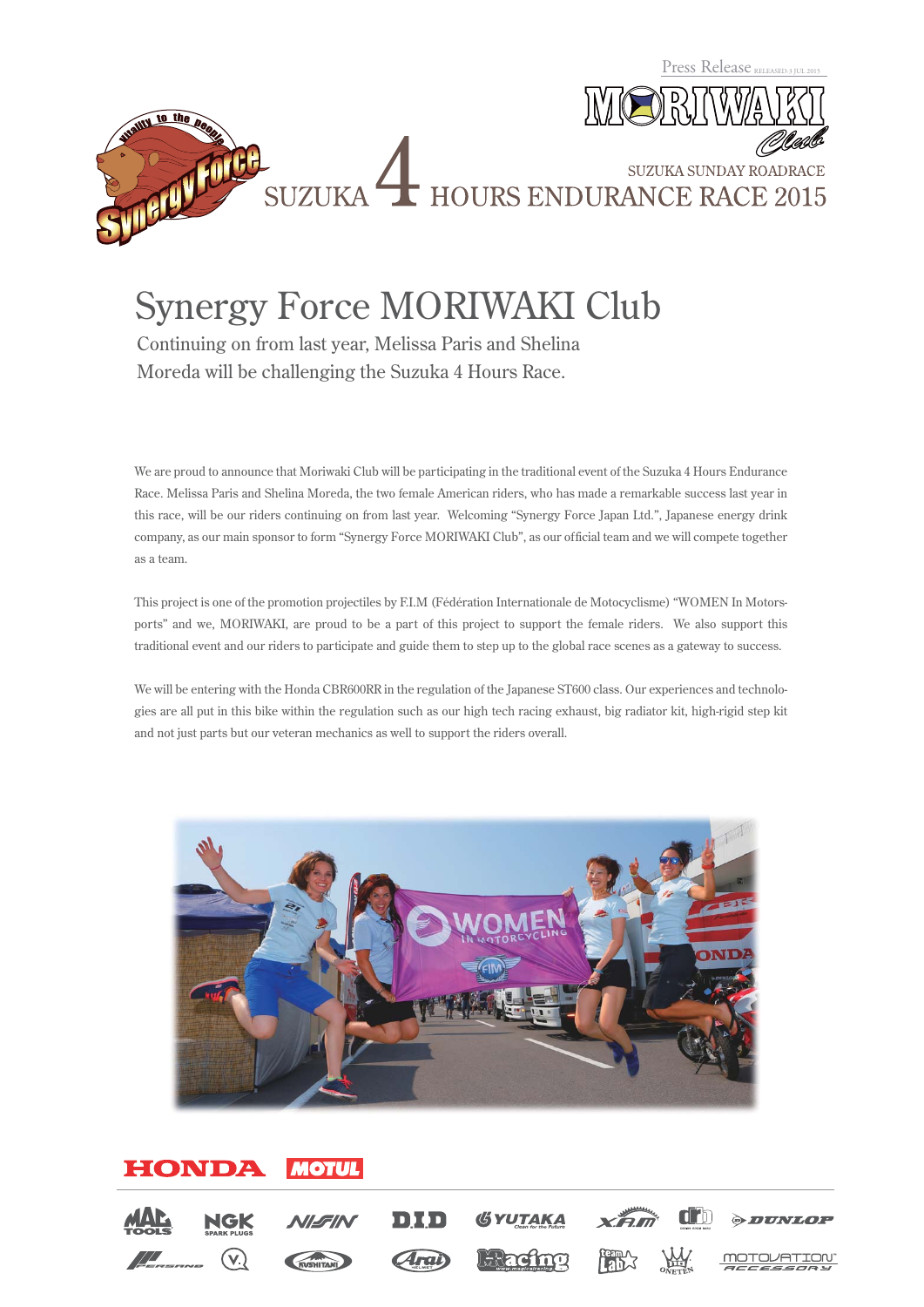$\mathbb{R}$ 



SUZUKA HOURS ENDURANCE RACE 2015

#### Team Formation

|   | Team                  | : Synergy Force MORIWAKI Club     |
|---|-----------------------|-----------------------------------|
|   | Rider                 | : Melissa Paris<br>Shelina Moreda |
|   | <b>E</b> Team Manager | : Midori Moriwaki                 |
| ٠ | Machine               | $:$ Honda CBR600RR                |
| ш | Main Sponsor          | : Synergy Force Japan Ltd.        |
|   |                       |                                   |

### Rider Profile



#### Melissa Paris (USA)

Melissa Paris started riding motorcycles in her university days and started racing since then. In 2010 Melissa focused the AMA Daytona Sportbike Series and in 2011 she also competed in WERA West events and came 2nd in B Superbike class.

 In 2014 she entered FIM CEV REPSOL International Championship Superstock 600 class. Her season ends 5th overall and 1st in all Kawasaki riders in the class.



#### Shelina Moreda (USA)

Shelina Moreda is the first female to have raced a motorcycle at Indianapolis Motor Speedway. Shelina races professionally in both the United States and Europe and is one of only four females racing motorcycles at the National level in the United States.

 In 2014, she entered Losail Asian Road Racing Series in Qatar and ends her season in 2nd place overall with a victory once and 2nd place three times. She has also competed in AMA Pro Harley class in USA, being the only female to be racing in the class.

#### HONDA **MOTUL**